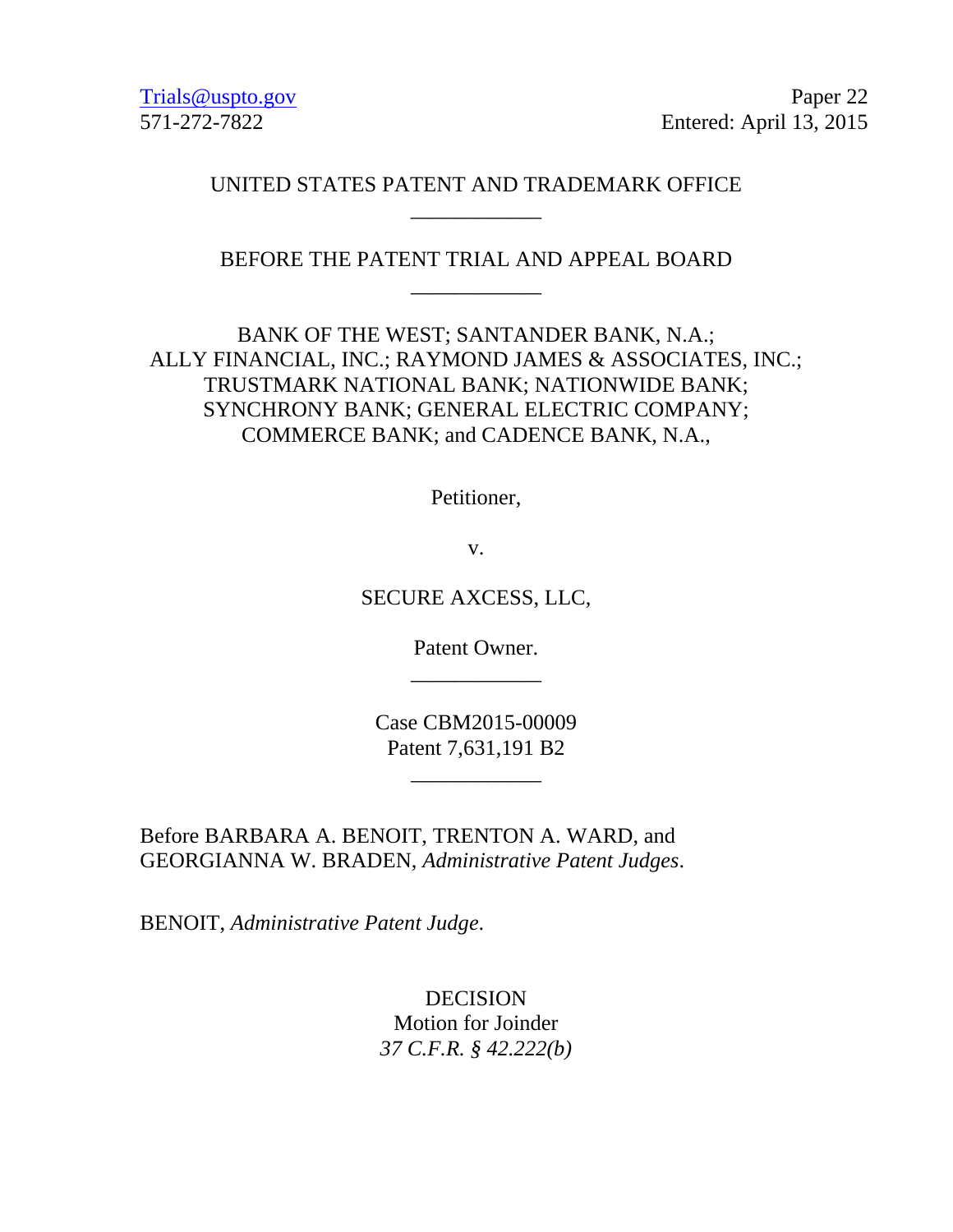#### *A. Introduction*

On October 8, 2014, Bank of the West, Santander Bank, N.A., Ally Financial, Inc., Raymond James & Associates, Inc., Trustmark National Bank, Nationwide Bank, Synchrony Bank, General Electric Company, Commerce Bank, and Cadence Bank, N.A. (collectively, "Petitioner") filed a Petition (Paper 1, "Pet.") requesting institution of a covered business method patent review of claims 1–32 of U.S. Patent No. 7,631,191 B2 (Ex. 1001, "the '191 patent"). The Petition was accompanied by a Motion for Joinder (Paper 13; "Motion"), seeking to join this case with a previously instituted proceeding, also involving the '191 patent. Patent Owner did not file an opposition to Petitioner's Motion.

For the reasons that follow, we deny Petitioner's Motion for Joinder. *B. Related Proceeding* 

On March 28, 2014, PNC Bank, N.A. and others not named in the present proceeding (collectively, "PNC Bank") filed a petition seeking a covered business method patent review of the same claims challenged in the instant Petition. On September 9, 2014, in response to PNC Bank's petition and after considering Patent Owner's preliminary response, the Board instituted a covered business method patent review in that proceeding—*PNC Bank, N.A. v. Secure Axcess, LLC*, CBM2014-00100 (PTAB), Paper 10. Petitioner seeks to join the present proceeding to the CBM2014-00100 proceeding.

#### *C. The Joinder Motion*

Petitioner contends joinder is appropriate for several reasons. First, Petitioner contends that joinder is appropriate because the Petition in the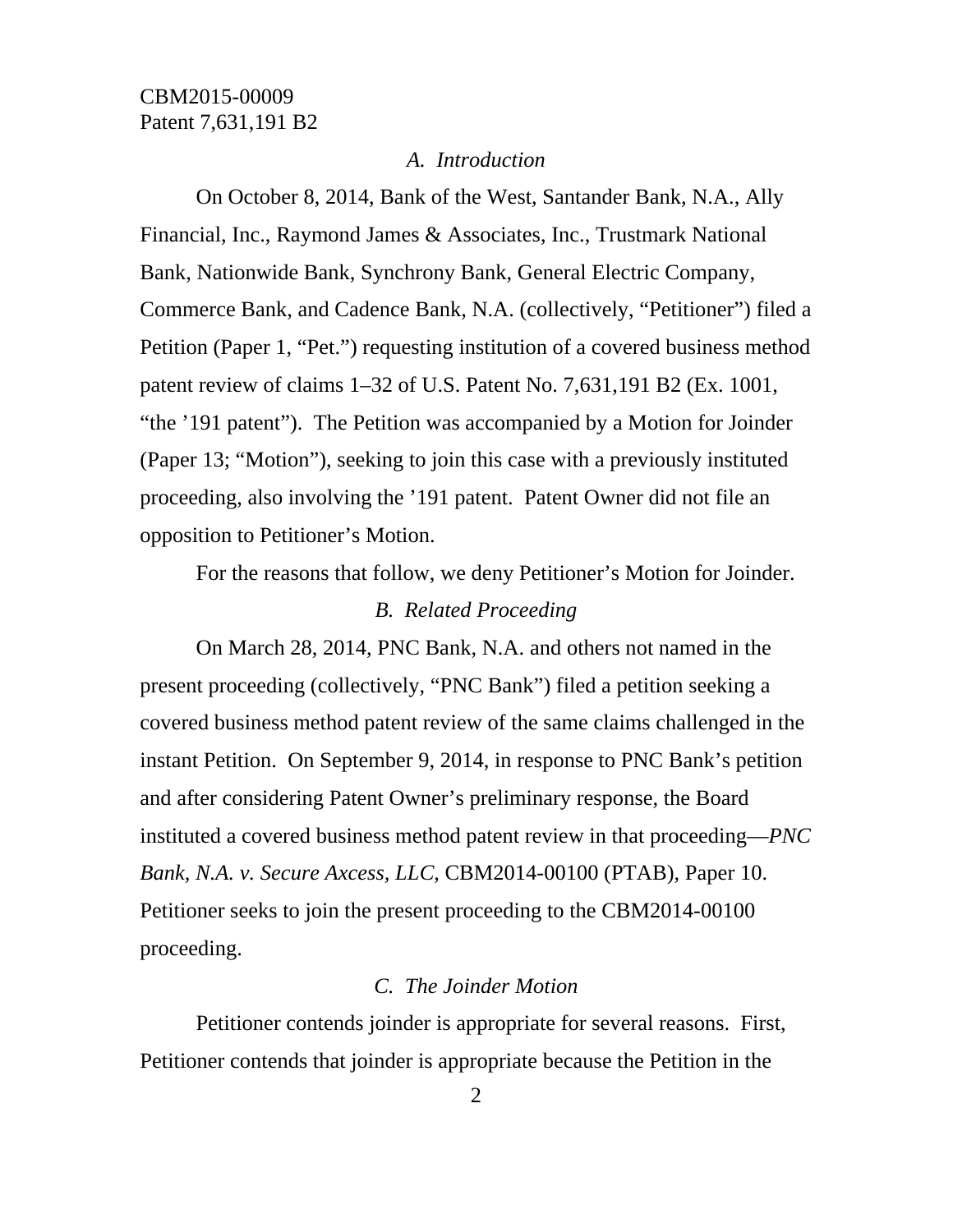$\overline{a}$ 

present proceeding involves the same patent, claims, prior art, declaration evidence, and ground as involved in the instituted CBM2014-00100 proceeding. Motion 5. Petitioner further indicates that the claim charts in the Petition for the present proceeding are identical to the claim charts included in PNC Bank's petition instituted in the CBM2014-00100 proceeding. *Id.* Petitioner also represents that it adopts in its Petition the reasoning and rationale of the Board in its Decision to Institute the CBM2014-00100 proceeding and the reasoning and rationale PNC Bank's petition as to the ground instituted in the CBM2014-00100 proceeding. *Id.* at 6.

Thus, according to Petitioner, joinder would present no new issues that would complicate or delay the CBM2014-00100 proceeding, and joinder would not prejudice the parties or have any material impact on the trial schedule for the CBM2014-00100 proceeding. *Id.* at 5–7. Petitioner also represents that it and the petitioners in the CBM2014-00100 proceeding have agreed to procedures to simplify briefing and discovery. *Id.* at 7–8.

Furthermore, Petitioner indicates that it secured a stay of co-pending district court cases<sup>1</sup> involving the same parties and patent by agreeing not to

<sup>&</sup>lt;sup>1</sup> Petitioner represents that the '191 patent has been asserted against the various parties petitioning in the instant proceeding: *Secure Axcess, LLC v. Bank of the West*, Case No. 6:13-cv-00779 (E.D. Tex); *Secure Axcess, LLC v. Santander Bank, N.A.*, Case No. 6:13-cv-00723 (E.D. Tex); *Secure Axcess, LLC v. Ally Bank*, Case No. 6:13-cv-00718 (E.D. Tex); *Secure Axcess, LLC v. GE Capital Retail Bank*, Case No. 6:13-cv-00720 (E.D. Tex); *Secure Axcess, LLC v. Nationwide Bank*, Case No. 6:13-cv-00721 (E.D. Tex); *Secure Axcess, LLC v. Commerce Bank*, Case No. 6:13-cv-00782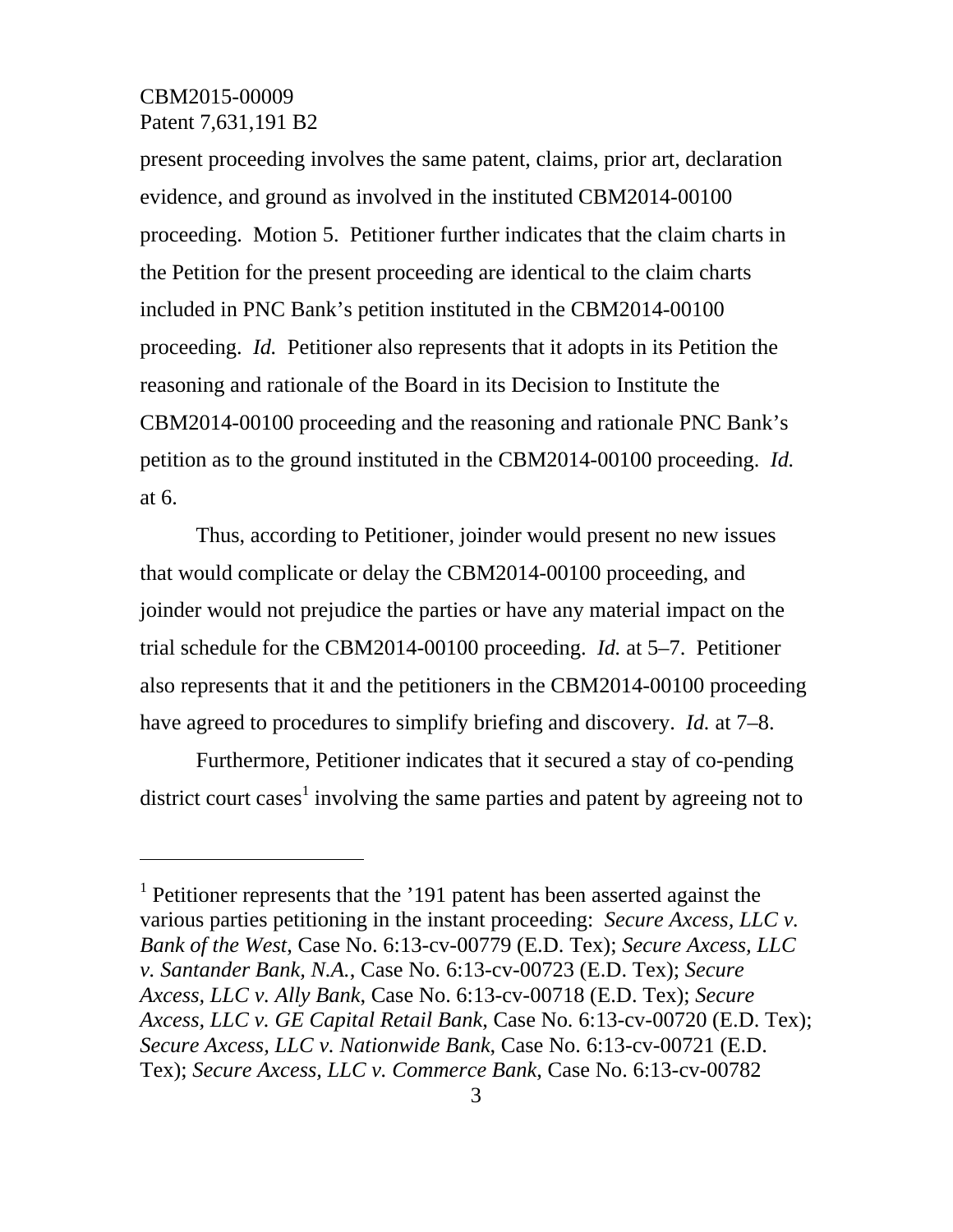-

raise an invalidity challenge involving the ground instituted in the CBM2014-00100 proceeding and in the present proceeding. *Id.* at 6. Thus, according to Petitioner, joinder is appropriate here because "Petitioner[] can no longer raise this invalidity challenge" in the district court proceedings. *Id.*

#### *D. Procedural History*

A conference call was held on November 17, 2014 and attended by the above-identified administrative patent judges and respective counsel for the parties. Paper 17. The conference was scheduled to discuss, among other issues, expediting the deadline for Patent Owner's Preliminary Response. *Id.* Patent Owner stated that it was in the process of formulating new arguments to be included in its preliminary response to be filed in the present proceeding. *Id.*

On January 16, 2015, Patent Owner timely filed a preliminary response, which included around twenty pages of new arguments not included in its preliminary response in the CBM2014-00100 proceeding. *See* Paper 18, 47–71. Patent Owner's new arguments include, for example, arguments concerning limitations in independent claims not argued in its preliminary response filed in CBM2014-00100 and limitations in dependent claims not argued in its preliminary response filed in CBM2014-00100.

<sup>(</sup>E.D. Tex); *Secure Axcess, LLC v. Raymond James & Associates, Inc.*, Case No. 6:13-cv-00785 (E.D. Tex); *Secure Axcess, LLC v. Trustmark National Bank*, Case No. 6:13-cv-00788 (E.D. Tex); and *Secure Axcess, LLC v. Cadence Bank, N.A.*, Case No. 6:13-cv-00780 (E.D. Tex). Paper 1, 2-3; *see also* Paper 15 (Patent Owner's Mandatory Notice).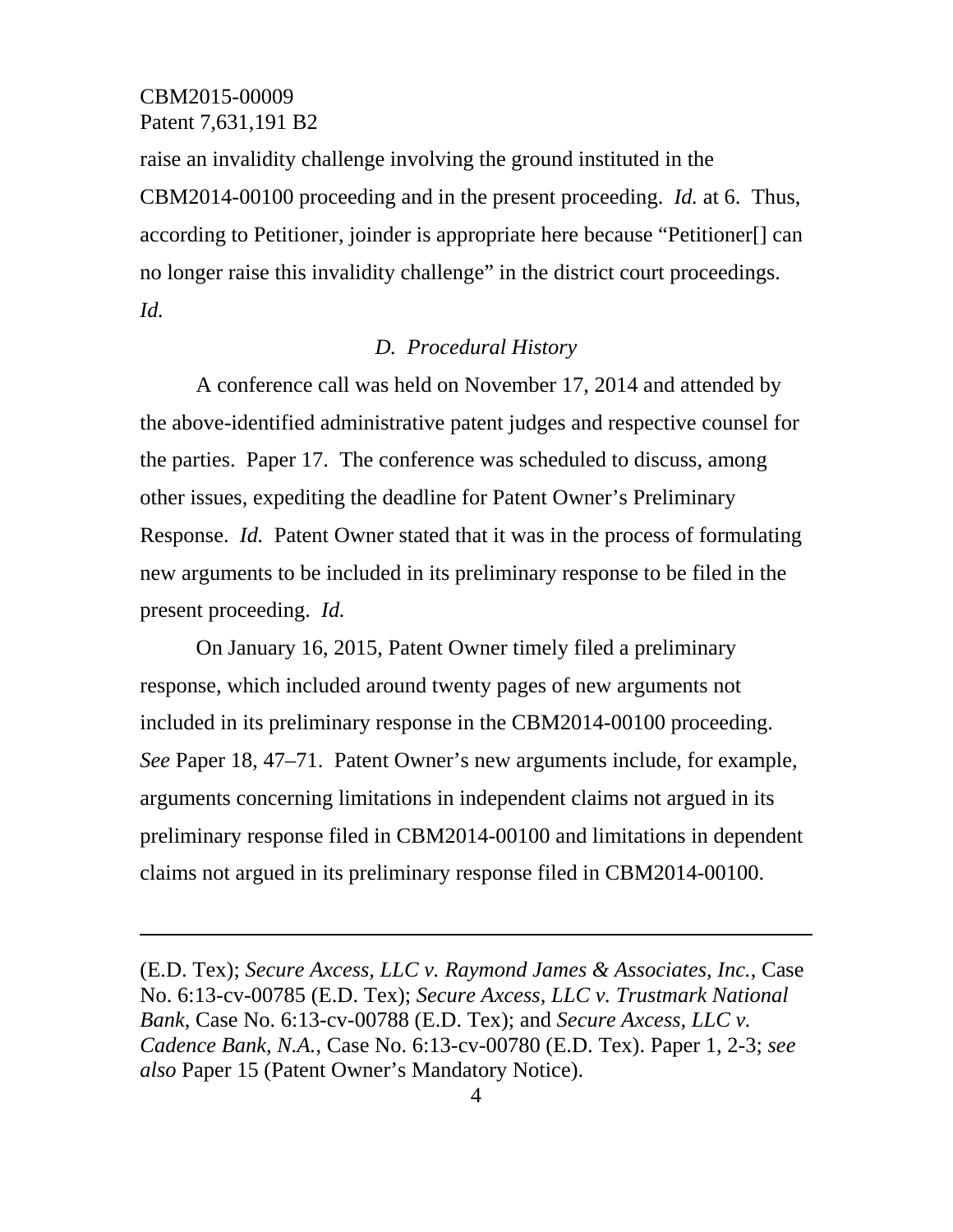*Compare* Paper 18, 51–71 *with* CBM2014-00100, Paper 7, 36–45. Many of those arguments substantially are similar to arguments presented in Patent Owner's Response (Paper 21) filed on December 22, 2014 in the CBM2014- 00100 proceeding. *Compare* Paper 18, 51–71 *with* CBM2014-00100, Paper 21, 51-67.

#### *E. Discussion*

A decision whether to institute a covered business method patent review is a necessary precursor to joining the review to another review. *See*  35 U.S.C. § 325(c) (indicating that, if the Director determines two petitions warrant the institution of a post-grant review, the Director may consolidate the two reviews into a single post-grant review). Institution of a covered business method review requires consideration of a preliminary response filed by Patent Owner. *See* 35 U.S.C. § 324(a), (c)(1).

Here, the Patent Owner chose to file its Preliminary Response in this case over four months after the CBM2014-00100 trial was instituted and more than three months after the Petition and Motion for Joinder were filed in this proceeding. Patent Owner's action undermines Petitioner's contention that joinder would not have any material impact on the trial schedule for the CBM2014-00100 proceeding, a factor favoring joinder.

Moreover, Patent Owner also chose to include arguments presented for the first time in its Response filed on December 22, 2014 in the CBM2014-00100 proceeding. Patent Owner's action also undermines Petitioner's position that joinder would not prejudice the parties or have any material impact on the trial schedule for the CBM2014-00100 proceeding. A decision whether or not to institute this proceeding requires us to consider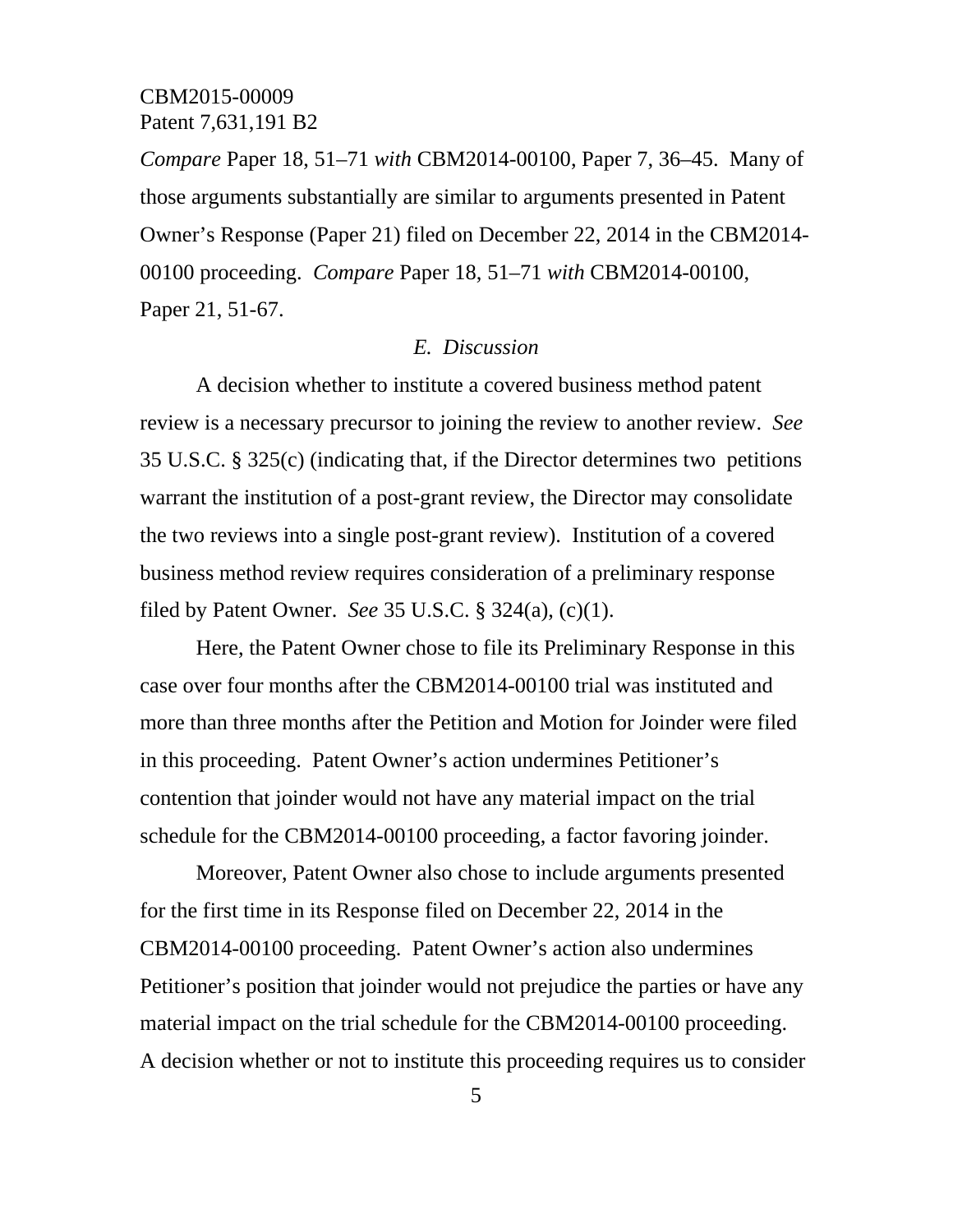the new arguments—at least to the extent as to whether the new arguments rebut information in the Petition demonstrating that it is more likely than not at least one of the claims challenged is unpatentable. *See* 35 U.S.C. §§ 324(a) (threshold of institution of post-grant review).

Thus, a decision whether to institute this proceeding provides at least some indication of our view of the arguments presented both in Patent Owner Preliminary Response in this proceeding and in Patent Owner's Response in CBM2014-00100. We recognize that the arguments in the Preliminary Response lack the evidentiary support present in the CBM2014- 00100 proceeding and the "more likely than not" threshold for institution is not a finding of unpatentability. Thus, a decision whether to institute merely reflects imperfectly our views of the arguments with regard to the CBM2014-00100 proceeding. Even so, a decision whether to institute this proceeding, under the present circumstances, would appear to provide some advantage to at least one of the parties in the CBM2014-00100 proceeding. To minimize such an effect, we have delayed our decision whether to institute this proceeding to close to the statutory deadline required by 35 U.S.C. § 324(c).

We are mindful of 35 U.S.C. § 323, which gives Patent Owner the right to file a preliminary response to a petition within the requirements set forth in 35 U.S.C. § 325(c) and 37 C.F.R. 42.222(b), none of which are at issue here. We do not attempt to limit in any way that right of Patent Owner. Patent Owner, however, made particular choices regarding when to file its preliminary response and what arguments to be included in its response. Thus, in the particular circumstances of this case, Patent Owner's

6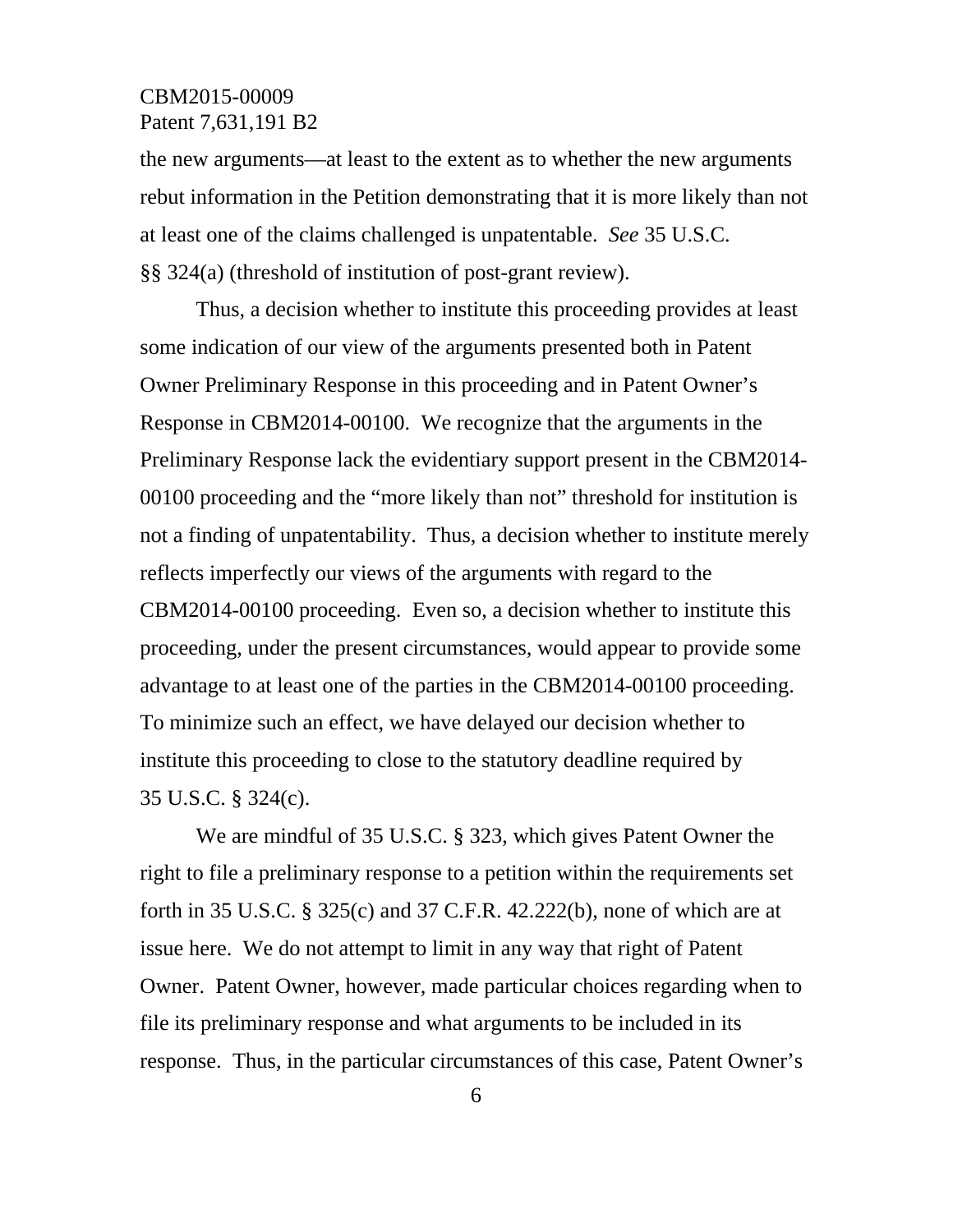choices effectively undermine factors favoring joinder and so deprive Patent Owner of efficiencies that joinder would have provided it.

We also are mindful of Petitioner's representation that it secured a stay of co-pending district court cases on a basis that precludes raising, in those proceedings, an invalidity challenge involving the ground instituted in the CBM2014-00100 proceeding. We agree with Petitioner that this factor weighs toward granting joinder. Joining the instant proceeding to CBM2014-00100, however, is not the only way that Petitioner can raise this invalidity challenge in this forum. Our concurrently entered decision to institute the instant Petition also provides such an opportunity to Petitioner.

Accordingly, under 35 U.S.C. § 325(c), we exercise our discretion to deny joinder. *See* 35 U.S.C. § 325(c) ("the Director *may* consolidate such reviews into a single post-grant review") (emphasis added).

#### ORDER

Accordingly, it is ORDERED that Petitioner's motion for joinder is DENIED.